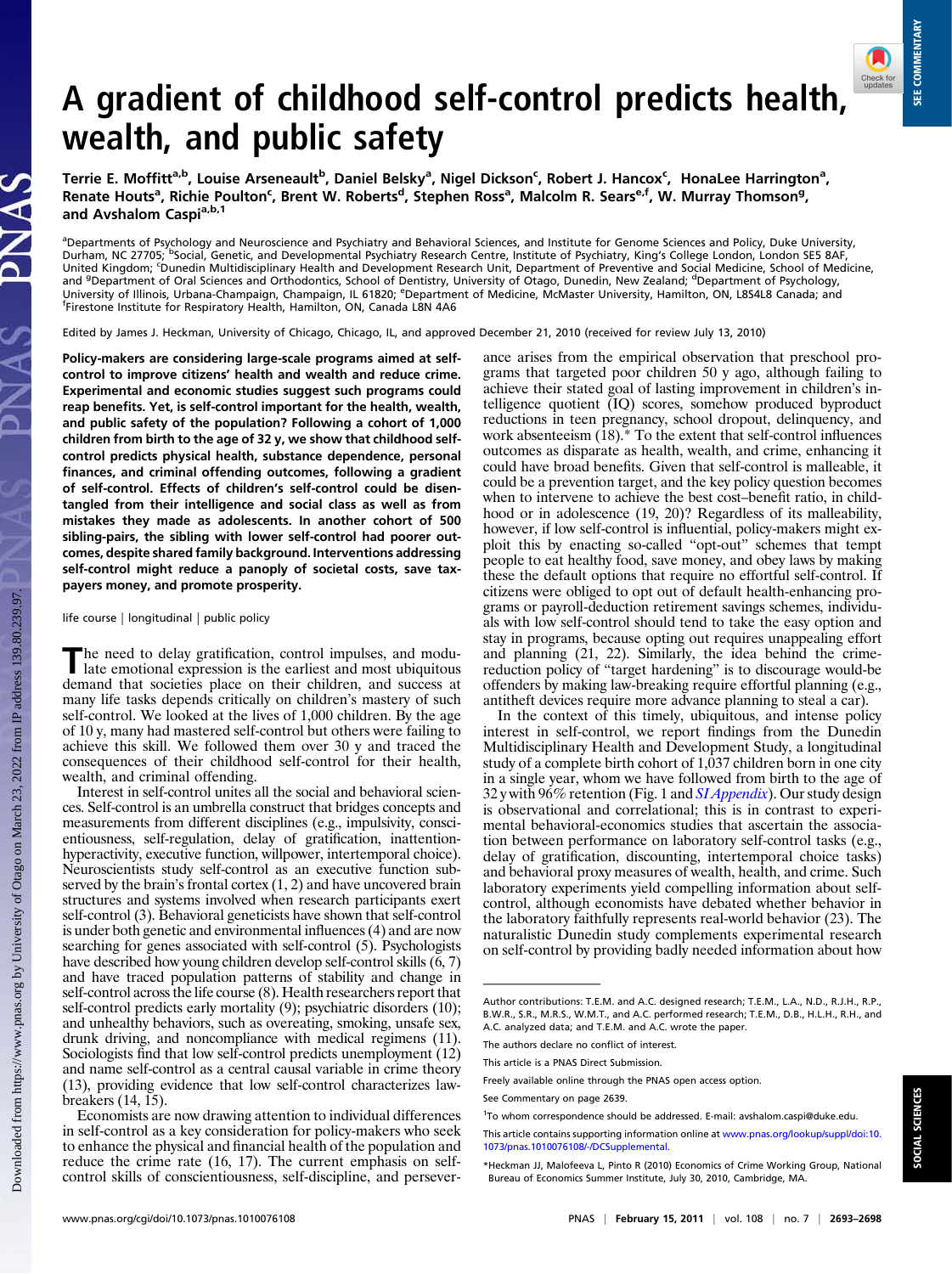

Fig. 1. Design of the Dunedin Multidisciplinary Health and Development Study.

well children's self-control, as it is distributed in the population, predicts real-world outcomes after children reach adulthood. We examined adult health outcomes, such as substance dependence, inflammation, and metabolic abnormalities (e.g., overweight, hypertension, cholesterol), because these are known early-warning signs for costly age-related diseases and premature mortality. We examined wealth outcomes, such as low income, single-parent child rearing, credit problems, and poor saving habits, because these are early warning signs for late-life poverty and financial dependence. We also examined convictions for crime, because crime control poses major costs to government.

The Dunedin study's birth-cohort members with low self-control and poor outcomes have not dropped out of the study. This enabled us to study the full range of self-control and to estimate effect sizes of associations for the general population, information that is requisite for informed policy making. The Dunedin study's design allowed us to address four policy-relevant hypotheses. First, we tested whether children's self-control predicted later health, wealth, and crime similarly at all points along the self-control gradient, from lowest to highest self-control. If self-control's effects follow a gradient, interventions that achieve even small improvements in self-control for individuals could shift the entire distribution of outcomes in a salutary direction and yield large improvements in health, wealth, and crime rate for a nation. Second, although this study did not include an intervention, some Dunedin study members moved up in the self-control rank over the years of the study, and we were able to test the hypothesis that improving self-control is associated with better health, wealth, and public safety. Third, because we assessed whether study members smoked tobacco as adolescents, left secondary school early, or became teen parents, we were able to test the hypothesis that children with low self-control make these mistakes as teenagers that close doors of opportunity and ensnare them in lifestyles harmful to their health and wealth as well as the public's safety. If self-control's influence is mediated through adolescents' mistakes, adolescence could be an ideal window for intervention policy. Fourth, because the Dunedin study assessed self-control as early as the age of 3 y, we were able to test the hypothesis that individual differences in preschoolers' self-control predict outcomes in adulthood. If so, early childhood would also be an intervention window.

Policy-making requires evidence that isolates self-control as the active ingredient affecting health, wealth, and crime, as opposed to other influences on children's futures, such as their intelligence or social class origins. Dunedin study data allowed the requisite statistical controls for IQ and social class. We also exploited another longitudinal study, a birth cohort of siblings, to ask whether the sibling in each pair who had lower self-control subsequently developed worse outcomes, despite both siblings having the same home and family. This design disentangles the individual child's self-control from all other features on which families differ (and which siblings share while growing up).

## Results

This research aimed to ascertain whether childhood self-control predicts important adult outcomes along a population gradient.

We assessed children's self-control during their first decade of life. Reports by researcher-observers, teachers, parents, and the children themselves gathered across the ages of 3, 5, 7, 9, and 11 y were combined into a single highly reliable composite measure. Mean levels of self-control were higher among girls than boys  $(t =$ 8.39,  $P < 0.001$ ), but the health, wealth, and public safety implications of childhood self-control were equally evident and similar among boys and girls ([SI Appendix](http://www.pnas.org/lookup/suppl/doi:10.1073/pnas.1010076108/-/DCSupplemental/sapp.pdf), Table S1). We therefore combined the genders in all subsequent analyses (but controlled for gender). Dunedin study children with greater self-control were more likely to have been brought up in socioeconomically advantaged families ( $r = 0.25, P < 0.001$ ) and had higher IQs ( $r =$ 0.44,  $P \le 0.001$ ), raising the possibility that low self-control could be a proxy for low social class origins or low intelligence. We thus tested whether childhood self-control predicted adults' health, wealth, and crime independent of their social class origins and IQ (the study design and measures are described in [SI Appendix](http://www.pnas.org/lookup/suppl/doi:10.1073/pnas.1010076108/-/DCSupplemental/sapp.pdf)).

**Predicting Health.** When the children reached the age of 32 y, we assessed their cardiovascular, respiratory, dental, and sexual health as well as their inflammatory status by carrying out physical examinations and laboratory tests to assess metabolic abnormalities (including overweight), airflow limitation, periodontal disease, sexually transmitted infection, and C-reactive protein level, respectively. We summed these five clinical measures into a simple physical health index for each study member: 43% of study members had none of the biomarkers, 37% had one, and 20% had two or more. Childhood self-control predicted adult health problems (Table 1, model 1), even after accounting for social class origins and IQ (Table 1, model 2). [SI Appendix](http://www.pnas.org/lookup/suppl/doi:10.1073/pnas.1010076108/-/DCSupplemental/sapp.pdf), Table S1 shows associations between self-control and each individual health measure.

We also conducted clinical interviews with the study members at the age of 32 y to assess depression and substance dependence (tobacco, alcohol, and cannabis dependence as well as dependence on other street and prescription drugs), following the Diagnostic and Statistical Manual of Mental Disorders, 4th edition (DSM-IV) criteria (24). As adults, children with poor self-control were not at elevated risk for depression. They had elevated risk for substance dependence (Table 1, model 1), however, even after accounting for social class and IQ (Table 1, model 2). This longitudinal link between self-control and substance dependence was verified by people whom study members had nominated as informants who knew them well. As adults, children with poor self-control were rated by their informants as having alcohol and drug problems (Table 1).

Predicting Wealth. Childhood self-control also foreshadowed the study members' financial situations. Although the study members' social class of origin and IQ were strong predictors of their adult socioeconomic status and income, poor self-control offered significant incremental validity in predicting the socioeconomic position they achieved and the income they earned (Table 1). By the age of 32 y, 47% of study members had become parents. Childhood self-control predicted whether or not these study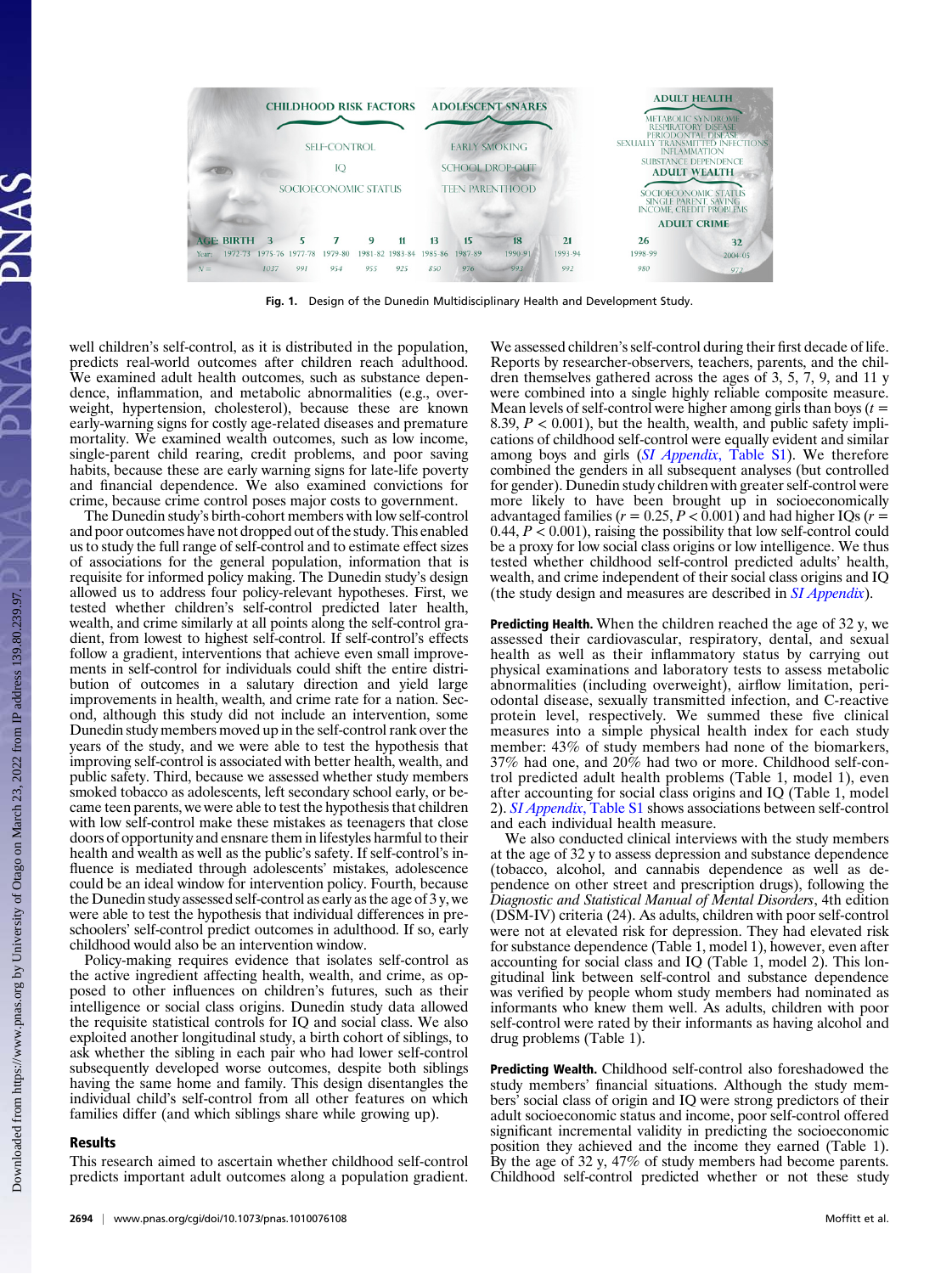| Table 1. Does poor self-control in childhood lead to poor health, wealth-related problems, and |
|------------------------------------------------------------------------------------------------|
| criminal convictions in adulthood?                                                             |

|                                                    | Model 1: Baseline<br>bivariate associations |                 |            | Model 2: Co-occurring childhood<br>risk factors hypothesis |                |         |
|----------------------------------------------------|---------------------------------------------|-----------------|------------|------------------------------------------------------------|----------------|---------|
| Adult outcomes and predictors                      | Coefficient                                 | 95% CI/SE       | P          | Coefficient                                                | 95% CI/SE      | P       |
| Health                                             |                                             |                 |            |                                                            |                |         |
| Physical health index*                             |                                             |                 |            |                                                            |                |         |
| Low family SES                                     | 1.218                                       | 1.127-1.316     | < 0.001    | 1.154                                                      | 1.058-1.258    | 0.001   |
| Low IQ                                             | 1.224                                       | 1.133-1.323     | < 0.001    | 1.092                                                      | $0.993 - 1.20$ | 0.069   |
| Low self-control                                   | 1.196                                       | 1.113-1.285     | ${<}0.001$ | 1.111                                                      | 1.020-1.209    | 0.016   |
| Recurrent depression <sup>+</sup>                  |                                             |                 |            |                                                            |                |         |
| Low family SES                                     | 1.038                                       | $0.876 - 1.229$ | 0.667      | 0.955                                                      | 0.790-1.153    | 0.629   |
| Low IQ                                             | 1.232                                       | 1.031-1.470     | 0.022      | 1.208                                                      | 0.978-1.493    | 0.080   |
| Low self-control                                   | 1.187                                       | 0.944-1.419     | 0.059      | 1.099                                                      | 0.849-1.352    | 0.369   |
| Substance dependence index*                        |                                             |                 |            |                                                            |                |         |
| Low family SES                                     | 1.343                                       | 1.184-1.523     | < 0.001    | 1.281                                                      | 1.116-1.470    | < 0.001 |
| Low IQ                                             | 1.218                                       | 1.074-1.382     | 0.002      | 1.012                                                      | 0.870-1.177    | 0.880   |
| Low self-control                                   | 1.299                                       | 1.156-1.460     | < 0.001    | 1.186                                                      | 1.038-1.355    | 0.012   |
| Informant-reported substance problems <sup>#</sup> |                                             |                 |            |                                                            |                |         |
| Low family SES                                     | 0.118                                       | 0.033           | < 0.001    | 0.076                                                      | 0.036          | 0.033   |
| Low IQ                                             | 0.081                                       | 0.034           | 0.014      | $-0.026$                                                   | 0.041          | 0.507   |
| Low self-control                                   | 0.178                                       | 0.035           | $<$ 0.001  | 0.169                                                      | 0.039          | < 0.001 |
| Wealth                                             |                                             |                 |            |                                                            |                |         |
| $SES^+$                                            |                                             |                 |            |                                                            |                |         |
| Low family SES                                     | $-0.266$                                    | 0.033           | < 0.001    | $-0.124$                                                   | 0.034          | < 0.001 |
| Low IQ                                             | $-0.400$                                    | 0.033           | $<$ 0.001  | $-0.312$                                                   | 0.039          | < 0.001 |
| Low self-control                                   | $-0.263$                                    | 0.035           | $<$ 0.001  | $-0.082$                                                   | 0.038          | 0.023   |
| Income <sup>#</sup>                                |                                             |                 |            |                                                            |                |         |
| Low family SES                                     | $-0.214$                                    | 0.032           | < 0.001    | $-0.107$                                                   | 0.034          | 0.002   |
| Low IQ                                             | $-0.291$                                    | 0.033           | < 0.001    | $-0.199$                                                   | 0.039          | < 0.001 |
| Low self-control                                   | $-0.238$                                    | 0.034           | $<$ 0.001  | $-0.112$                                                   | 0.038          | 0.002   |
| Single-parent child rearing <sup>t§</sup>          |                                             |                 |            |                                                            |                |         |
| Low family SES                                     | 1.301                                       | 1.067-1.586     | 0.009      | 1.140                                                      | 0.909-1.430    | 0.255   |
| Low IQ                                             | 1.395                                       | 1.117-1.741     | 0.003      | 1.126                                                      | 0.869-1.458    | 0.369   |
| Low self-control                                   | 1.633                                       | 1.304-2.046     | $<$ 0.001  | 1.479                                                      | 1.147-1.908    | 0.003   |
| Financial planfulness <sup>#</sup>                 |                                             |                 |            |                                                            |                |         |
| Low family SES                                     | $-0.151$                                    | 0.032           | < 0.001    | $-0.090$                                                   | 0.036          | 0.011   |
| Low IQ                                             | $-0.160$                                    | 0.034           | $<$ 0.001  | $-0.059$                                                   | 0.040          | 0.124   |
| Low self-control                                   | $-0.195$                                    | 0.034           | $<$ 0.001  | $-0.141$                                                   | 0.039          | < 0.001 |
| Financial struggles <sup>#</sup>                   |                                             |                 |            |                                                            |                |         |
| Low family SES                                     | 0.095                                       | 0.033           | 0.003      | 0.077                                                      | 0.036          | 0.032   |
| Low IO                                             | 0.029                                       | 0.035           | 0.369      | $-0.068$                                                   | 0.041          | 0.078   |
| Low self-control                                   | 0.152                                       | 0.035           | < 0.001    | 0.156                                                      | 0.039          | < 0.001 |
| Informant-reported financial problems <sup>#</sup> |                                             |                 |            |                                                            |                |         |
| Low family SES                                     | 0.131                                       | 0.033           | < 0.001    | 0.035                                                      | 0.036          | 0.317   |
| Low IQ                                             | 0.192                                       | 0.035           | $<$ 0.001  | 0.077                                                      | 0.041          | 0.045   |
| Low self-control                                   | 0.274                                       | 0.034           | $<$ 0.001  | 0.230                                                      | 0.039          | < 0.001 |
| Public safety                                      |                                             |                 |            |                                                            |                |         |
| Criminal conviction <sup>T</sup>                   |                                             |                 |            |                                                            |                |         |
| Low family SES                                     | 1.578                                       | 1.337-1.863     | < 0.001    | 1.373                                                      | 1.140-1.654    | 0.001   |
| Low IQ                                             | 1.431                                       | 1.218-1.680     | < 0.001    | 0.967                                                      | 0.792-1.179    | 0.737   |
| Low self-control                                   | 1.830                                       | 1.559-2.148     | $<$ 0.001  | 1.714                                                      | 1.425-2.063    | < 0.001 |
|                                                    |                                             |                 |            |                                                            |                |         |

Additional details are provided in [SI Appendix](http://www.pnas.org/lookup/suppl/doi:10.1073/pnas.1010076108/-/DCSupplemental/sapp.pdf), Table S1. SES, socioeconomic status.

\*Incident-rate ratio.

† OR.

‡ Standardized ordinary least squares regression coefficient.

§ This analysis is restricted to 47% of the study members who have had a child.

members' offspring were being reared in one-parent vs. twoparent households (e.g., the study member was an absent father or single mother), also after accounting for social class and IQ (Table 1).

At the age of 32 y, children with poor self-control were less financially planful. Compared with other 32-y-olds, they were less likely to save and had acquired fewer financial building blocks for the future (e.g., home ownership, investment funds, retirement plans). Children with poor self-control were also struggling financially in adulthood. They reported more money-management difficulties and had accumulated more credit problems (Table 1).

Poor self-control in childhood was a stronger predictor of these financial difficulties than study members' social class origins and IQ. This longitudinal link between self-control and self-reported financial problems was verified by informants who knew them well. As adults, children with poor self-control were rated by their informants as poor money managers (Table 1).

Predicting Crime. We obtained records of study members' court convictions at all courts in New Zealand and Australia by searching the central computer systems of the New Zealand Police; 24% of the study members had been convicted of a crime

PNAS PNAS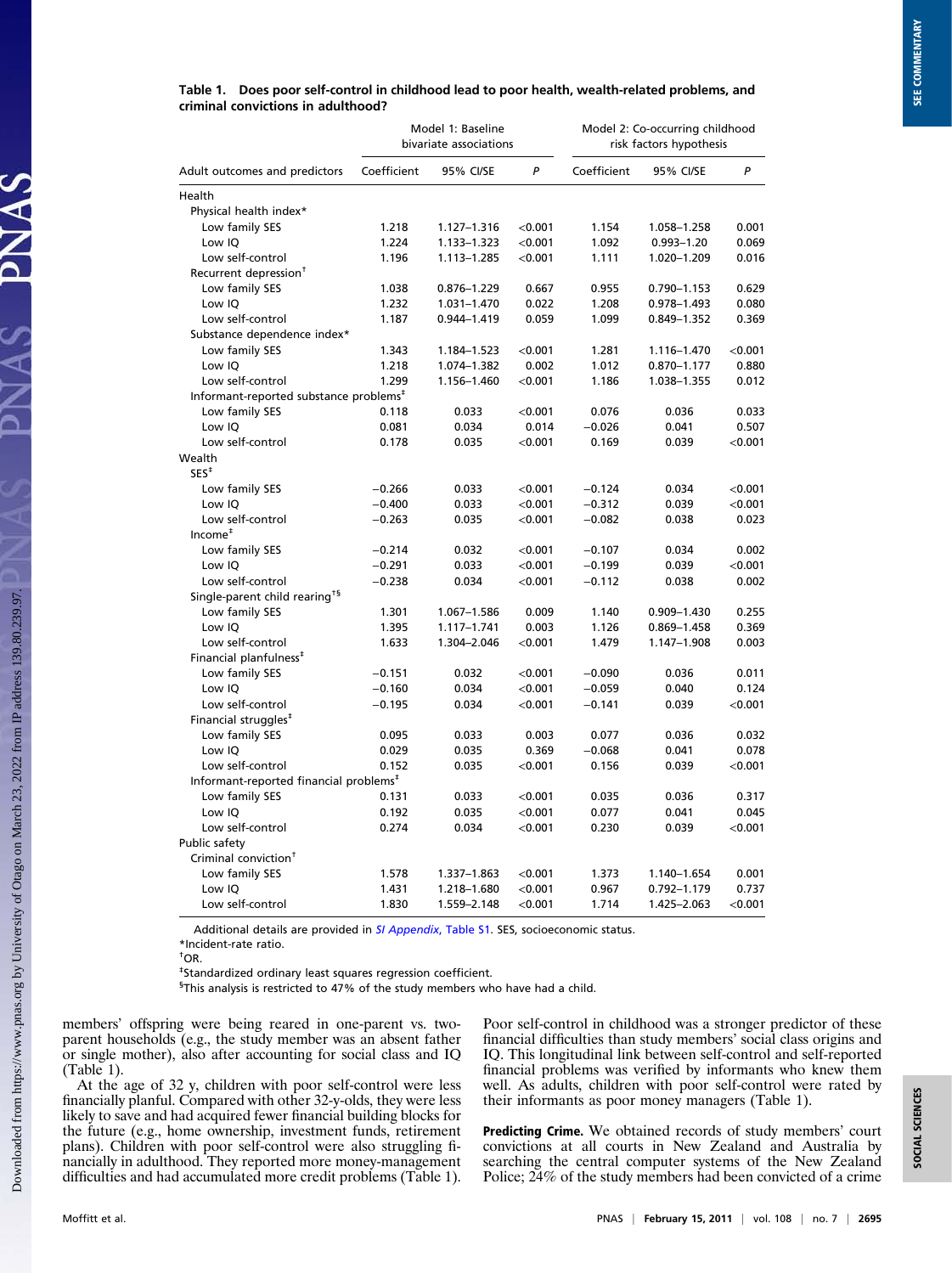by the age of 32 y. Children with poor self-control were more likely to be convicted of a criminal offense, even after accounting for social class origins and IQ (Table 1).

Self-Control Gradient. We observed a self-control gradient in which boys and girls with less self-control had worse health, less wealth, and more crime as adults than those with more self-control at every level of the distribution of self-control (Fig. 2). To document further that self-control relates to outcomes all along its gradient, we removed 61 study members who were diagnosed with attention-deficit hyperactivity disorder (a childhood psychiatric disorder of impaired impulse control) and repeated this analysis. The gradient associations in Fig. 2 remained unaltered. In addition, we tested whether self-control effects operate throughout the distribution or are confined to the least self-controlled children. We repeated analyses after removing children in the least self-controlled quintile and continued to observe significant linear associations. The self-control gradient was even apparent when we removed children in the least and most self-controlled quintiles ([SI Appendix](http://www.pnas.org/lookup/suppl/doi:10.1073/pnas.1010076108/-/DCSupplemental/sapp.pdf), Table S2).

An interesting question is what would happen if we were able to intervene and improve children's self-control. Would an increase in self-control predict better outcomes? Although the study did not include an experimental intervention, we were able to address this question by studying children who moved up the rank in their self-control from childhood to young adulthood. The childhood measure of self-control was significantly correlated with a personality measurement of self-control administered to our cohort in young adulthood ( $r = 0.30, P \le 0.001$ ), at a moderate magnitude, consistent with expectations (25) ([SI](http://www.pnas.org/lookup/suppl/doi:10.1073/pnas.1010076108/-/DCSupplemental/sapp.pdf) [Appendix](http://www.pnas.org/lookup/suppl/doi:10.1073/pnas.1010076108/-/DCSupplemental/sapp.pdf)). This stability coefficient implies that some children also changed their rank order in self-control. Moreover, those children who became more self-controlled from childhood to young adulthood had better outcomes by the age of 32 y, even after controlling for their initial levels of childhood self-control ([SI Appendix](http://www.pnas.org/lookup/suppl/doi:10.1073/pnas.1010076108/-/DCSupplemental/sapp.pdf), Table S3). As a caveat, it is not clear that natural history change of the sort we observed in our longitudinal study is equivalent to intervention-induced change. Nevertheless, these suggestive findings should stimulate consideration of interventions to raise self-control.

Self-Control and Adolescent Mistakes. Data collected at the ages of 13, 15, 18, and 21 y showed that children with poor self-control were more likely to make mistakes as adolescents, resulting in "snares"



Fig. 2. Self-control gradient. Children with low self-control had poorer health (A), more wealth problems (B), more single-parent child rearing (C), and more criminal convictions (D) than those with high self-control.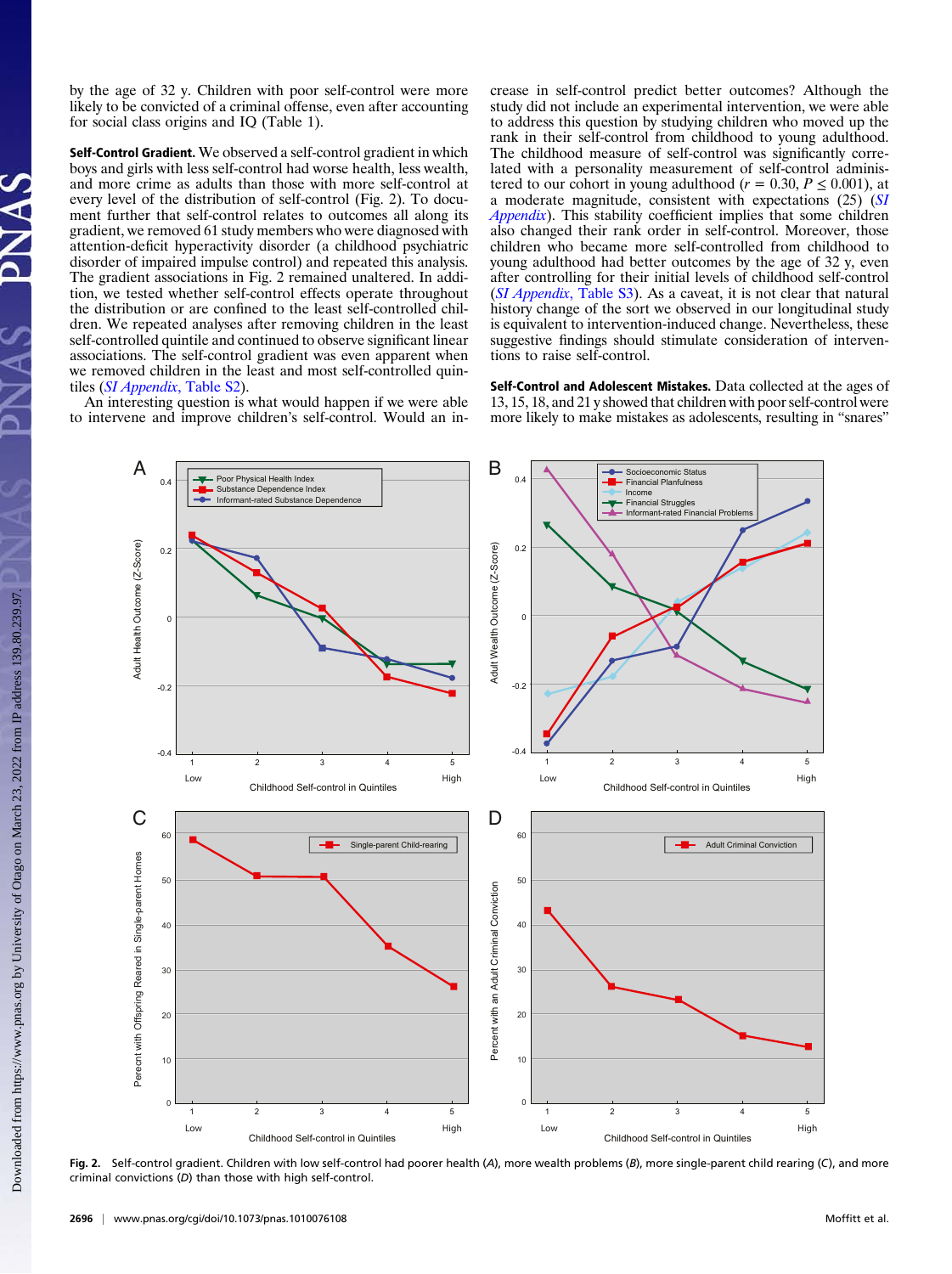that trapped them in harmful lifestyles. More children with low selfcontrol began smoking by the age of 15 y [odds ratio  $(OR) = 1.69$ , 95% confidence interval (CI): 1.45–1.96], left school early with no educational qualifications ( $OR = 2.28$ , 95% CI: 1.92–2.72), and became unplanned teenaged parents ( $OR = 1.79$ , 95% CI: 1.40– 2.29). The lower their self-control, the more of these snares they encountered (incident rate ratio = 1.48, 95% CI: 1.38–1.59) ( $\overline{SI}$  $\overline{SI}$  $\overline{SI}$ [Appendix](http://www.pnas.org/lookup/suppl/doi:10.1073/pnas.1010076108/-/DCSupplemental/sapp.pdf), Fig. S1). In turn, the more snares they encountered, the more likely they were, as adults, to have poor health, less wealth, and criminal conviction ([SI Appendix](http://www.pnas.org/lookup/suppl/doi:10.1073/pnas.1010076108/-/DCSupplemental/sapp.pdf), Table S4). We tested whether snares explained the long-term predictive power of selfcontrol in two ways. First, using statistical controls, we partialled out the portion of the association between childhood self-control and each adult outcome that was accounted for by adolescent snares. The snares attenuated the effect of self-control on health by 32%, substance dependence by 63%, socioeconomic status by 35%, income by 29%, single-parent child rearing by 61%, financial planfulness by 35%, financial struggles by 47%, and crime by 42%. The direct effect of self-control remained statistically significant for nearly every outcome measure, however *([SI Appendix](http://www.pnas.org/lookup/suppl/doi:10.1073/pnas.1010076108/-/DCSupplemental/sapp.pdf)*, Table S4). Second, we tested the association between childhood self-control and the adult outcomes among adolescents who did not encounter any snares, a so-called "utopian" control group (26). Again, prediction from childhood self-control to the adult measures remained significant even among this group of nonsmoking, non– teen-parent, high-school graduates ([SI Appendix](http://www.pnas.org/lookup/suppl/doi:10.1073/pnas.1010076108/-/DCSupplemental/sapp.pdf), Table S4).

How Early Can Self-Control Predict Health, Wealth, and Crime? Our composite measure of self-control in the Dunedin study included assessments from the age of 3–11 y. To answer this question, we isolated staff ratings of the children's self-control observed during 90-min data collection sessions at the research unit in the mid-1970s, when they were 3–5 y old (27). This standardized observational measure of preschoolers' self-control significantly predicted health, wealth, and convictions at the age of 32 y, albeit with modest effect sizes ([SI Appendix](http://www.pnas.org/lookup/suppl/doi:10.1073/pnas.1010076108/-/DCSupplemental/sapp.pdf), Table S5).

Sibling Comparisons. In the Dunedin study, statistical controls revealed that self-control had its own associations with outcomes, apart from childhood social class and IQ. Each Dunedin study member grew up in a different family, however, and their families varied widely on many features that affect children's outcomes. A compelling quasiexperimental research design that can isolate the influence of self-control is to track and compare siblings. Does the sibling with poorer self-control have worse outcomes than his or her more self-controlled sibling growing up in the same family environment? To apply this design, we turned to a second sample, the Environmental-Risk Longitudinal Twin Study (E-Risk), where we have been tracking a birth cohort of British twins since their birth in 1994 to 1995 with 96% retention ([SI Appendix](http://www.pnas.org/lookup/suppl/doi:10.1073/pnas.1010076108/-/DCSupplemental/sapp.pdf)). When the E-Risk study twins were 5 y old, research staff rated each child on the same observational measure of self-control originally used with Dunedin study children as preschoolers. Although the E-Risk study children have been followed only up to age of 12 y, their self-control already forecasts many of the adult outcomes we saw in the Dunedin study. We applied sibling fixedeffects models to same-gender dizygotic pairs ( $n = 509$  pairs) because they are no more alike than ordinary siblings (with the added advantages of being the same age and gender). Models showed that the 5-y-old sibling with poorer self-control was significantly more likely to begin smoking as a 12-y-old (a precursor of adult ill health;  $B = 0.07$ ,  $SE = 0.003$ ;  $P < 0.03$ ), perform poorly in school (a precursor of adult wealth;  $B = -0.13$ ,  $SE = 0.007$ ;  $P <$ 0.001), and engage in antisocial behaviors (a precursor of adult crime;  $B = 0.09$ ,  $SE = 0.007$ ;  $P = 0.007$ ), and these findings remained significant even after controlling for sibling differences in IQ (B =  $0.07$ , SE =  $0.003$ , P =  $0.02$  for smoking; B =  $-0.07$ ,  $SE = 0.006, P = 0.01$  for school performance; and  $B = 0.09$ ,  $SE =$ 0.007,  $P = 0.005$  for antisocial behavior).

## Comment

Differences between individuals in self-control are present in early childhood and can predict multiple indicators of health, wealth, and crime across 3 decades of life in both genders. Furthermore, it was possible to disentangle the effects of children's self-control from effects of variation in the children's intelligence, social class, and home lives of their families, thereby singling out self-control as a clear target for intervention policy. Joining earlier longitudinal follow-ups (7, 9, 28), our findings imply that innovative policies that put self-control center stage might reduce a panoply of costs that now heavily burden citizens and governments.

Differences between children in self-control predicted their adult outcomes approximately as well as low intelligence and low social class origins, which are known to be extremely difficult to improve through intervention. Effects were marked at the extremes of the self-control gradient. For example, by adulthood, the highest and lowest fifths of the population on measured childhood selfcontrol had respective rates of multiple health problems of 11% vs. 27%, rates of polysubstance dependence of 3% vs. 10%, rates of annual income under NZ \$20,000 of 10% vs. 32%, rates of offspring reared in single-parent households of 26% vs. 58%, and crime conviction rates of 13% vs. 43%. This coincidence of low selfcontrol with poor outcomes bolsters the rationale for opt-out programs by demonstrating that the segment of the adult population that is most inclined to avoid the effortful planning necessary to opt out of default programs (i.e., individuals with the lowest selfcontrol) is the same segment of the adult population that accounts for excess costs to society in health care, financial dependency, and crime. Opt-out programs intended to exploit the laziness in all of us may work best for the least conscientious among us.

With respect to timing of programs to enhance self-control, our findings were consistent with "one-two punch" scheduling of interventions during both early childhood and adolescence (29). On the one hand, low self-control's capacity to predict health, wealth, and crime outcomes from childhood to adulthood was, in part, a function of mistakes our research participants made in the interim adolescent period. Adolescents with low self-control made mistakes, such as starting smoking, leaving high school, and having an unplanned baby, that could ensnare them in lifestyles with lasting ill effects. (Our choice of snares was not exhaustive, but we elected to study those that are already high-priority targets of adolescent education policy.) Thus, interventions in adolescence that prevent or ameliorate the consequences of teenagers' mistakes might go far to improve the health, wealth, and public safety of the population. On the other hand, that childhood self-control predicts adolescents' mistakes implies that early childhood intervention could prevent them. Moreover, even among teenagers who managed to finish high school as nonsmokers and nonparents, the level of personal self-control they had achieved as children still explained variation in their health, finances, and crime when they reached their thirties. Early childhood intervention that enhances selfcontrol is likely to bring a greater return on investment than harm reduction programs targeting adolescents alone (30).

With respect to the scope of programs addressing self-control, our findings raise the question of whether early intervention to enhance self-control should take a targeted approach vs. a universal approach. Health, wealth, and crime outcomes followed a gradient across the full distribution of self-control in the population. If correct, the observed gradient implies room for better outcomes even among the segment of the population whose childhood self-control skills were somewhat above average. Universal interventions that benefit everyone often avoid stigmatizing anyone and also attract widespread citizen support. Testing this gradient in other population representative samples is a research priority. It has been shown that self-control can change (31). Programs to enhance children's self-control have been developed and positively evaluated, and the challenge remains to improve them and scale them up for universal dissemination  $(32-35)$ . Understanding the key ingredients in self-control and how best to enhance them with a good cost–benefit ratio is a research priority.

Downloaded from https://www.pnas.org by University of Otago on March 23, 2022 from IP address 139.80.239.97.

Downloaded from https://www.pnas.org by University of Otago on March 23, 2022 from IP address 139.80.239.97.